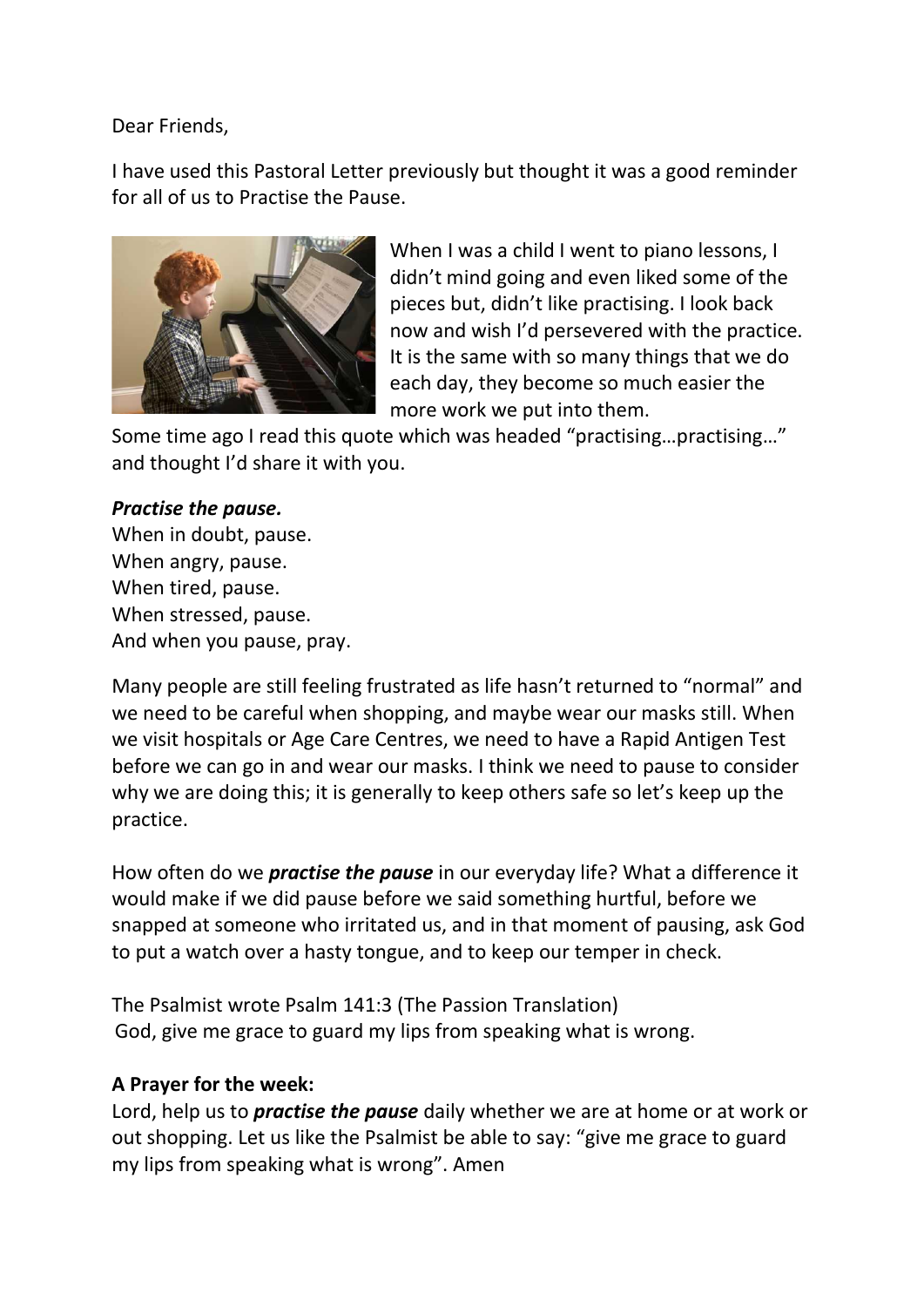God bless you as you practise the pause daily. I hope you enjoy this song written by David Haas. Practise sitting quietly and listen to the music and the words.

Lyn Graham 0412 990 949 ldgraham43@outlook.com

[You Are Mine by David Haas with lyrics -](https://www.bing.com/videos/search?q=i+love+you+and+you+are+mine+youtube&&view=detail&mid=1827E6329B7CEDEF79191827E6329B7CEDEF7919&&FORM=VDRVRV) Bing video

I will come to you in the silence I will lift you from all your fear You will hear My voice I claim you as My choice Be still, and know I am near

I am hope for all who are hopeless I am eyes for all who long to see In the shadows of the night, I will be your light Come and rest in Me

Do not be afraid, I am with you I have called you each by name Come and follow Me I will bring you home I love you and you are mine

I am strength for all the despairing Healing for the ones who dwell in shame All the blind will see, the lame will all run free And all will know My name

Do not be afraid, I am with you I have called you each by name Come and follow Me I will bring you home I love you and you are mine